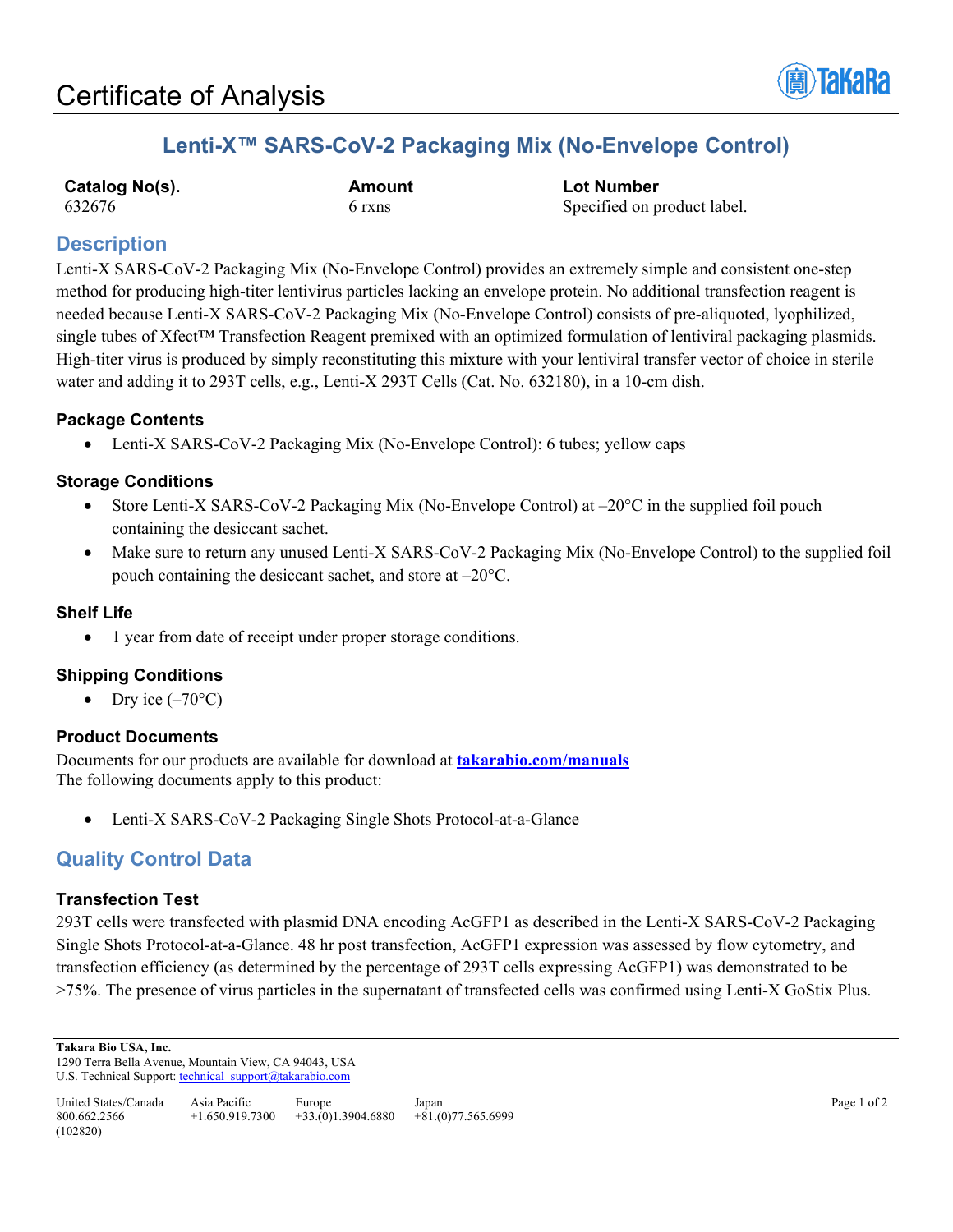# Certificate of Analysis Cat. No. 632676

Lenti-X SARS-CoV-2 Packaging Mix (No-Envelope Control)

### **Sterility Test**

There was no evidence of bacterial or fungal growth after inoculation on thioglycollate medium and tryptic soy broth.

It is certified that this product meets the above specifications, as reviewed and approved by the Quality Department.